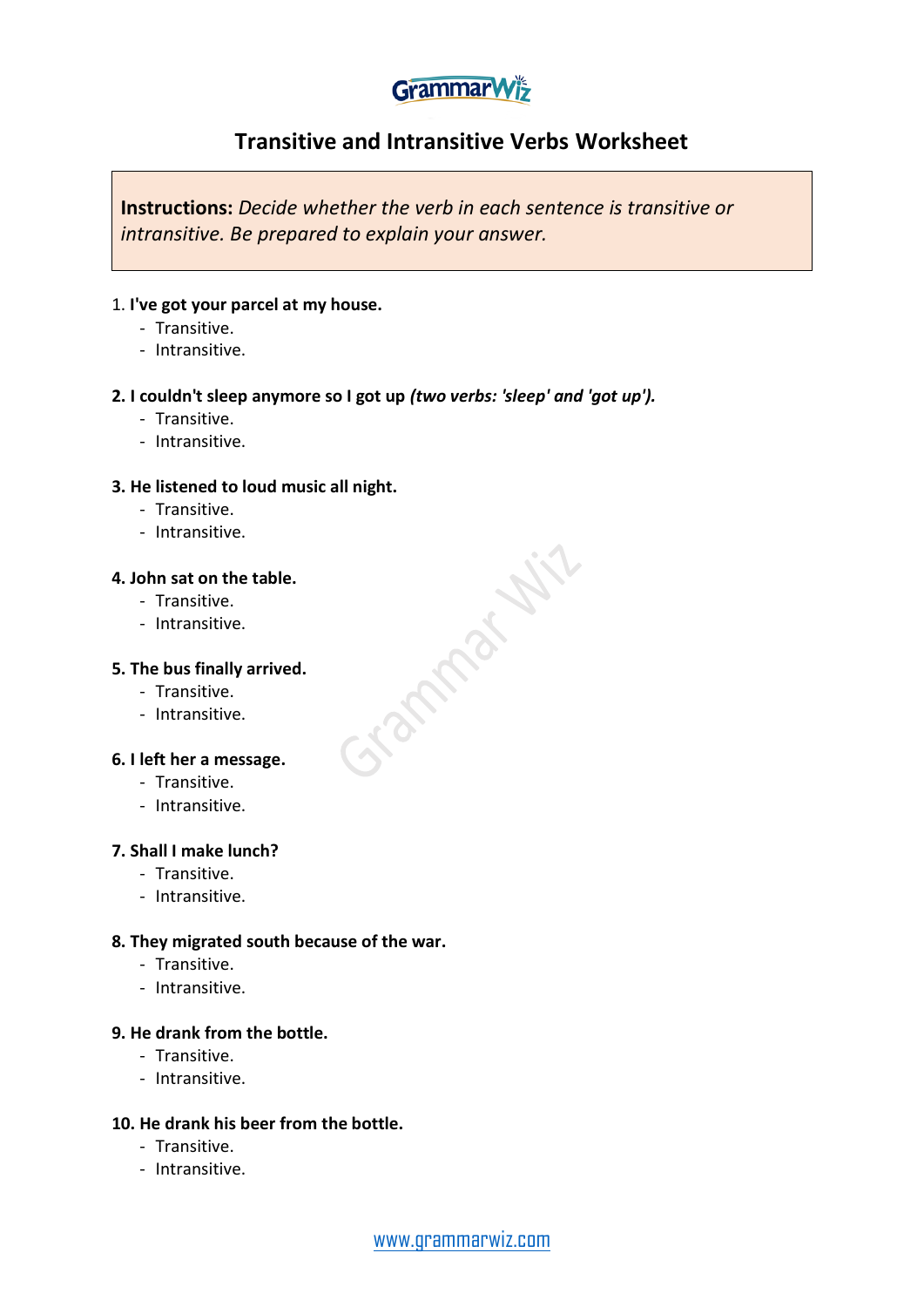

#### **11. She seemed happy.**

- Transitive.
- Intransitive.

#### **12. The flowers are growing quickly.**

- Transitive.
- Intransitive.

Gamma Hill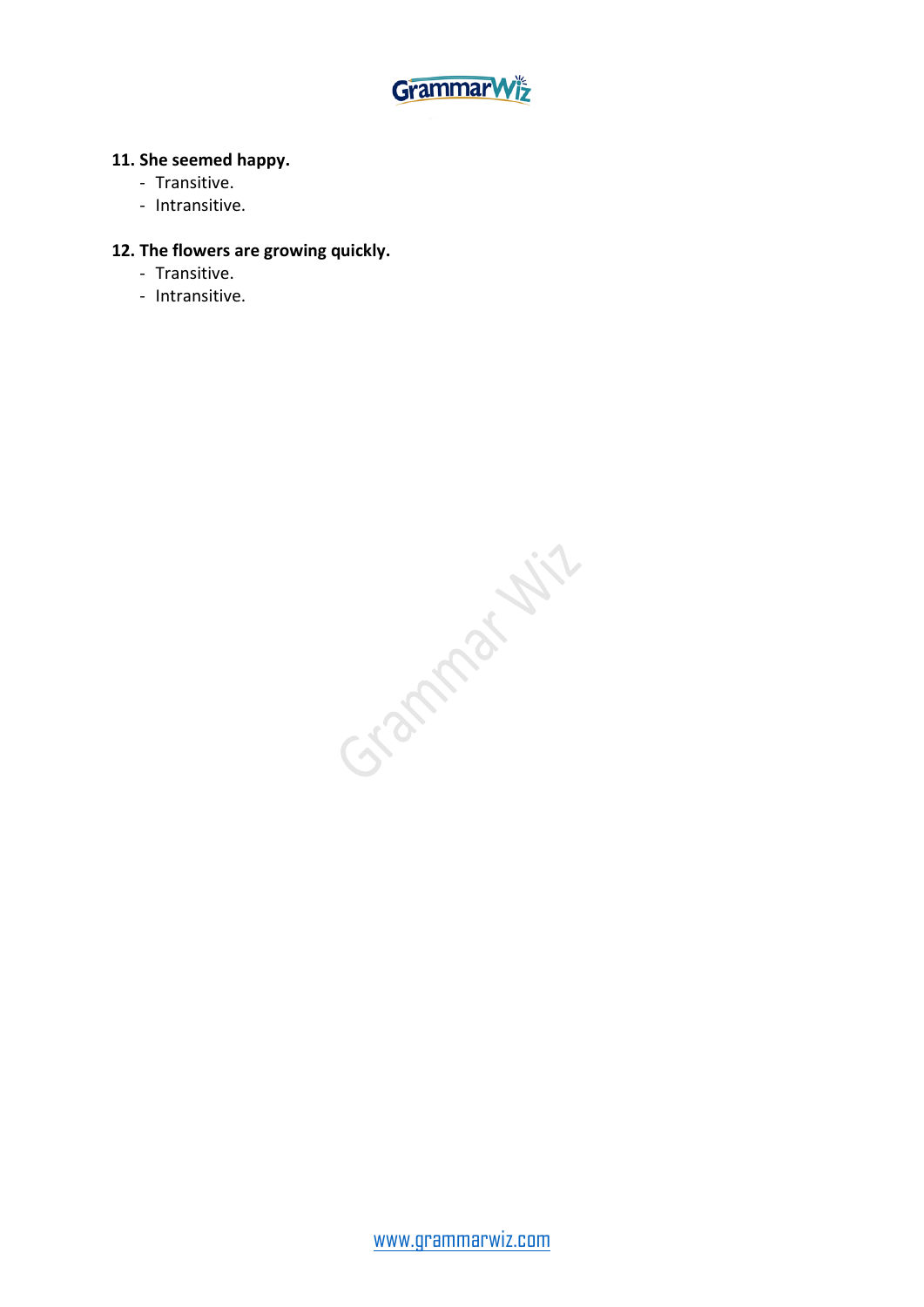

### **Answers**

1. I've got your parcel at my house - Transitive.

*The verb has an object (parcel) and so it is transitive. The verb will not make sense if you take away the direct object.* 

2. I couldn't sleep any more so I got up (two verbs: 'sleep' and 'got up') - Intransitive.

*The verb 'sleep' does not have a direct object (noun) and neither does 'got up' so they are intransitive.*

3. He listened to loud music all night - Transitive.

*The verb 'listened' has an object (music) and so it is transitive. There may be modifiers in the sentence (an adjective 'loud' in this case) but 'music' is still the object of 'listened'.*

4. John sat on the table - Intransitive.

*'on' is a preposition, so 'on the table' is a prepositional phrase that describes where John sat; The noun 'table' is not the receiver of the verb 'sat'. It is just completing the prepositional phrase.* 

5. The bus finally arrived - Intransitive.

*There is no noun after the verb 'arrived'. The sentence makes sense with no object.*

6. I left her a message - Transitive.

*This is a transitive verb with a direct (message) and indirect (her) object.*

7. Shall I make lunch - Transitive.

*Lunch is the direct object.*

8. They migrated south because of the war - Intransitive.

*South is a direction (an adverb) that tells you where the migrants went; it is not the object of the verb 'migrated'. 'The war' is not relevant as it's not the object of 'migrated' - that part of the sentence is giving a reason why.*